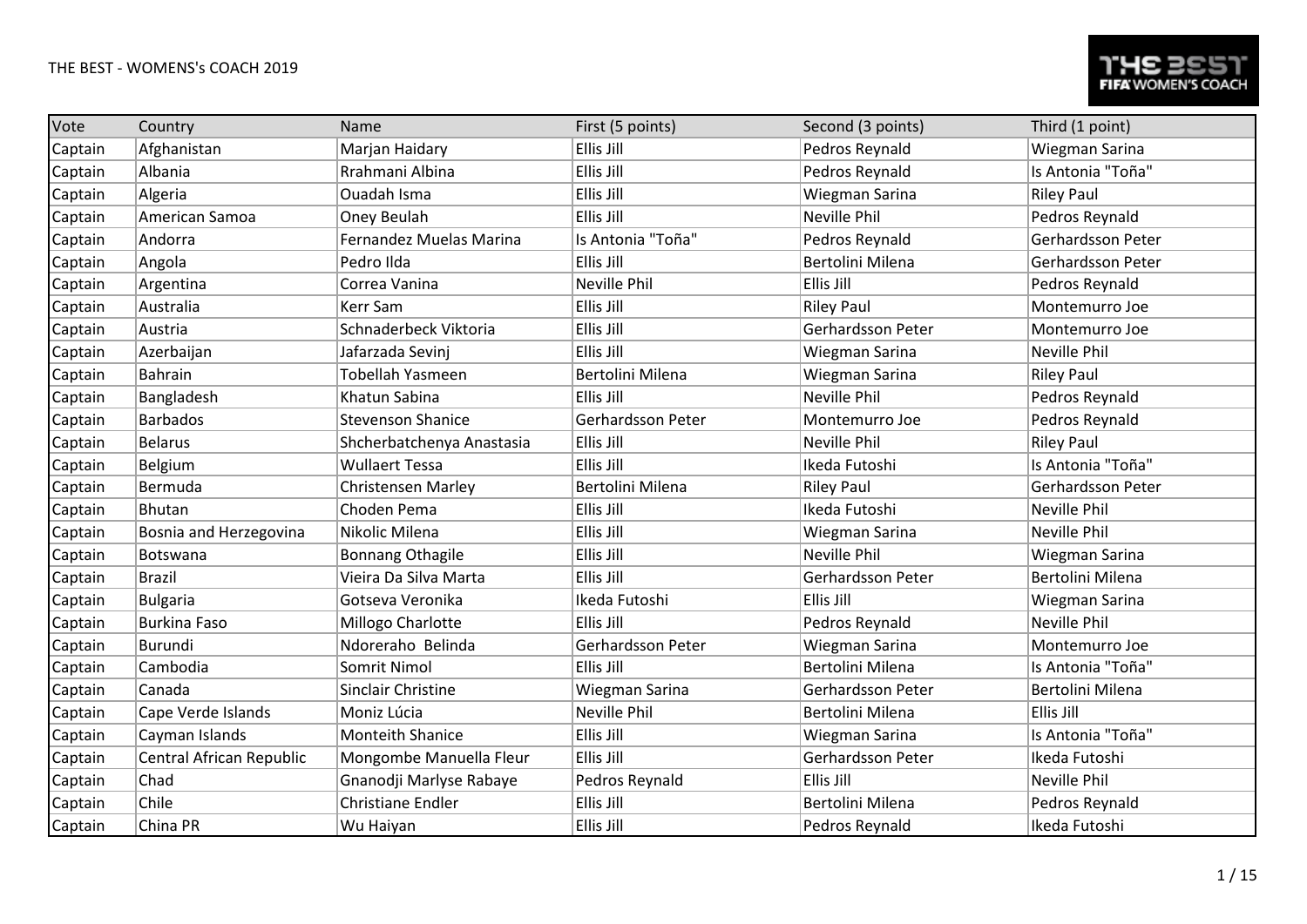| Vote    | Country            | Name                          | First (5 points)         | Second (3 points)   | Third (1 point)     |
|---------|--------------------|-------------------------------|--------------------------|---------------------|---------------------|
| Captain | Chinese Taipei     | Ting Chi                      | Ellis Jill               | <b>Neville Phil</b> | Ikeda Futoshi       |
| Captain | Colombia           | Gaitan Laguado Natalia        | Ellis Jill               | Bertolini Milena    | Pedros Reynald      |
| Captain | Comoros            | Halima Attoumane Chafi        | Wiegman Sarina           | Ellis Jill          | Ikeda Futoshi       |
| Captain | Congo              | Ngouala Gabel                 | Ellis Jill               | Gerhardsson Peter   | Wiegman Sarina      |
| Captain | Costa Rica         | Cruz Shirley                  | Ellis Jill               | Bertolini Milena    | Is Antonia "Toña"   |
| Captain | Croatia            | Landeka Iva                   | Ellis Jill               | Ikeda Futoshi       | Pedros Reynald      |
| Captain | Cuba               | Mena Yarisleydis              | Ellis Jill               | Pedros Reynald      | Wiegman Sarina      |
| Captain | Cyprus             | Georgiou Xenia                | <b>Neville Phil</b>      | Ellis Jill          | Pedros Reynald      |
| Captain | Czech Republic     | Vonkova Lucie                 | Neville Phil             | Gerhardsson Peter   | Ellis Jill          |
| Captain | Denmark            | Harder Pernille               | Ellis Jill               | Gerhardsson Peter   | Pedros Reynald      |
| Captain | Djibouti           | Abdillahi Said Nima           | Ellis Jill               | Gerhardsson Peter   | Wiegman Sarina      |
| Captain | Dominica           | Registe Rosilia               | <b>Gerhardsson Peter</b> | Wiegman Sarina      | Ellis Jill          |
| Captain | Dominican Republic | Oviedo Alyssa                 | Wiegman Sarina           | Ikeda Futoshi       | Bertolini Milena    |
| Captain | Ecuador            | Moreira Ligia                 | Ellis Jill               | Pedros Reynald      | Wiegman Sarina      |
| Captain | El Salvador        | Ramos Ingrid                  | Ellis Jill               | Ikeda Futoshi       | <b>Neville Phil</b> |
| Captain | England            | <b>Houghton Steph</b>         | Ellis Jill               | <b>Neville Phil</b> | Gerhardsson Peter   |
| Captain | Eritrea            | Tesfu Ledeta                  | <b>Neville Phil</b>      | Wiegman Sarina      | Ellis Jill          |
| Captain | Estonia            | Loo Katrin                    | Ellis Jill               | Pedros Reynald      | Wiegman Sarina      |
| Captain | Eswatini           | Nokuthula Dlamini             | Ellis Jill               | Pedros Reynald      | Gerhardsson Peter   |
| Captain | Faroe Islands      | Andreasen Rannvá              | Ellis Jill               | Gerhardsson Peter   | Pedros Reynald      |
| Captain | Finland            | Korpela Tinja-Riikka          | Ellis Jill               | Gerhardsson Peter   | Wiegman Sarina      |
| Captain | France             | <b>Henry Amandine</b>         | Ellis Jill               | Wiegman Sarina      | Gerhardsson Peter   |
| Captain | Gabon              | Mapangou Wiinnie Delma        | Ellis Jill               | Pedros Reynald      | Wiegman Sarina      |
| Captain | Gambia             | <b>Bah Penda</b>              | Ellis Jill               | Pedros Reynald      | Neville Phil        |
| Captain | Georgia            | Matveeva Tatiana              | Ellis Jill               | Pedros Reynald      | <b>Neville Phil</b> |
| Captain | Germany            | Popp Alexandra                | Neville Phil             | Wiegman Sarina      | Bertolini Milena    |
| Captain | Ghana              | <b>Boakye Portia</b>          | Ellis Jill               | Gerhardsson Peter   | Neville Phil        |
| Captain | Greece             | Chatzigiannidou Natalia       | Ellis Jill               | Montemurro Joe      | Pedros Reynald      |
| Captain | Guinea-Bissau      | Tamba Na Biana Tania          | Ellis Jill               | Pedros Reynald      | Ikeda Futoshi       |
| Captain | Haiti              | Dumornay Melchie              | Ellis Jill               | Pedros Reynald      | Ikeda Futoshi       |
| Captain | Honduras           | Menjivar Obregon Maylin Iveth | Ikeda Futoshi            | Ellis Jill          | Gerhardsson Peter   |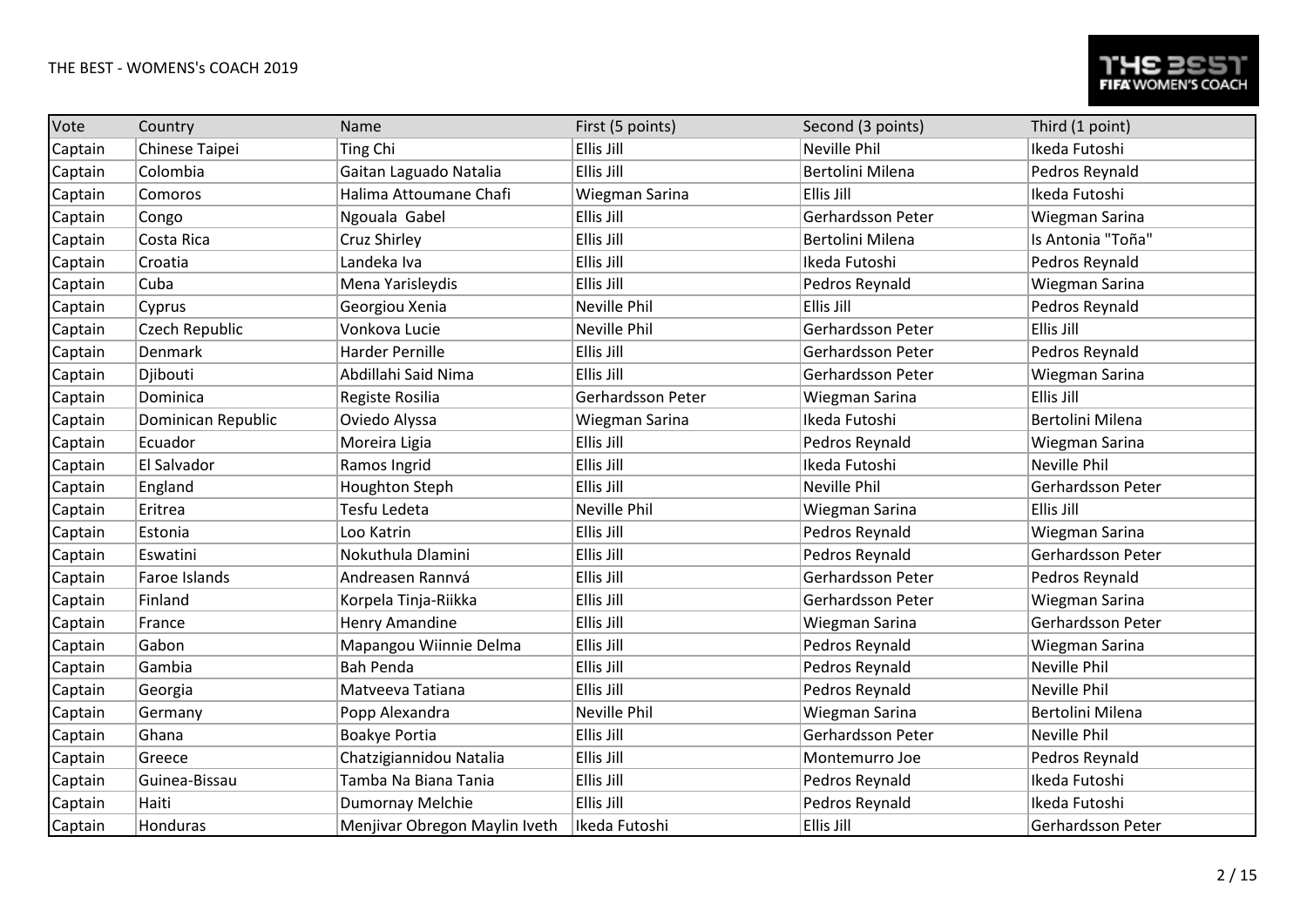| Vote    | Country          | Name                     | First (5 points)    | Second (3 points)   | Third (1 point)     |
|---------|------------------|--------------------------|---------------------|---------------------|---------------------|
| Captain | Hong Kong        | Chan Wing Sze            | Ellis Jill          | Neville Phil        | Wiegman Sarina      |
| Captain | Hungary          | Csiszár Henrietta        | Ellis Jill          | Neville Phil        | Gerhardsson Peter   |
| Captain | Iceland          | Gunnarsdottir Sara Bjork | Ellis Jill          | Pedros Reynald      | Gerhardsson Peter   |
| Captain | India            | Loitongbam Ashalata Devi | Ellis Jill          | <b>Neville Phil</b> | Gerhardsson Peter   |
| Captain | Indonesia        | Oktafiani Ade Mustikiana | <b>Neville Phil</b> | Ellis Jill          | Ikeda Futoshi       |
| Captain | IR Iran          | Ghanbari Zahra           | Wiegman Sarina      | Neville Phil        | Gerhardsson Peter   |
| Captain | Israel           | Sade Shay                | Wiegman Sarina      | <b>Neville Phil</b> | Pedros Reynald      |
| Captain | Italy            | Gama Sara                | Montemurro Joe      | Bertolini Milena    | Ellis Jill          |
| Captain | Jamaica          | Plummer Konya            | Ellis Jill          | Neville Phil        | Bertolini Milena    |
| Captain | Japan            | Kumagai Saki             | Ellis Jill          | <b>Neville Phil</b> | Ikeda Futoshi       |
| Captain | Kazakhstan       | Kirgizbayeva Begaim      | Ellis Jill          | Pedros Reynald      | Wiegman Sarina      |
| Captain | Korea Republic   | Cho Sohyun               | Bertolini Milena    | <b>Neville Phil</b> | Wiegman Sarina      |
| Captain | Kosovo           | Kryeziu Edona            | Ellis Jill          | Wiegman Sarina      | <b>Neville Phil</b> |
| Captain | Kyrgyz Republic  | Toktobolotova Baktygul   | Ikeda Futoshi       | Bertolini Milena    | Neville Phil        |
| Captain | Latvia           | Ibragimova Marija        | Ellis Jill          | Wiegman Sarina      | Gerhardsson Peter   |
| Captain | Lebanon          | Khalil Tatiana           | Montemurro Joe      | Ellis Jill          | Pedros Reynald      |
| Captain | Lesotho          | Phezulu Mafusi           | Ellis Jill          | Ikeda Futoshi       | Wiegman Sarina      |
| Captain | Lithuania        | Lukjancuke Greta         | Ellis Jill          | Neville Phil        | Wiegman Sarina      |
| Captain | Luxembourg       | Berscheid Jessica        | Ellis Jill          | Wiegman Sarina      | Gerhardsson Peter   |
| Captain | Macau            | Kusn Chi Kio             | Ellis Jill          | Wiegman Sarina      | Gerhardsson Peter   |
| Captain | Malawi           | Vinkhumbo Towera         | Ellis Jill          | Wiegman Sarina      | Gerhardsson Peter   |
| Captain | Malaysia         | Malini Nordin            | Ikeda Futoshi       | Gerhardsson Peter   | <b>Neville Phil</b> |
| Captain | <b>Maldives</b>  | Zahir Fadhuwa            | Ellis Jill          | Ikeda Futoshi       | Wiegman Sarina      |
| Captain | Mali             | Doumbia Fatoumata        | Ellis Jill          | Pedros Reynald      | Wiegman Sarina      |
| Captain | Malta            | Theuma Dorianne          | <b>Neville Phil</b> | Bertolini Milena    | Wiegman Sarina      |
| Captain | Mauritania       | Isselemha Dah            | Wiegman Sarina      | Ellis Jill          | <b>Riley Paul</b>   |
| Captain | <b>Mauritius</b> | <b>Edouard Cynthia</b>   | Ellis Jill          | Pedros Reynald      | <b>Neville Phil</b> |
| Captain | Mexico           | Corral Charlyn           | Ellis Jill          | Wiegman Sarina      | Gerhardsson Peter   |
| Captain | Moldova          | Ludmila Caraman          | Pedros Reynald      | Ellis Jill          | Wiegman Sarina      |
| Captain | Mongolia         | Orgodol Tsasan-Ohin      | Ikeda Futoshi       | <b>Riley Paul</b>   | <b>Ellis Jill</b>   |
| Captain | Montenegro       | Vukcevic Marija          | Bertolini Milena    | Ellis Jill          | Wiegman Sarina      |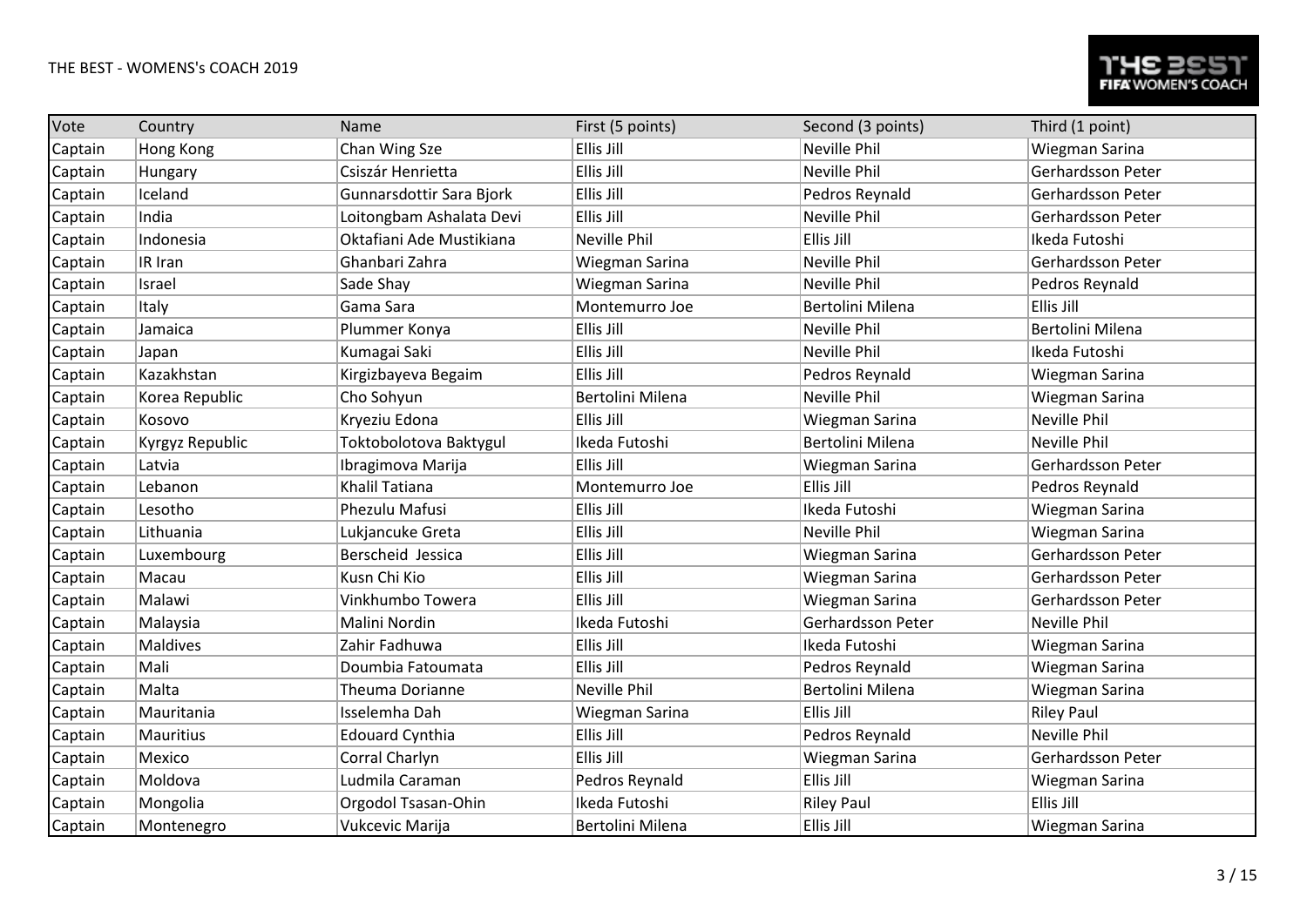| Vote    | Country             | Name                    | First (5 points) | Second (3 points)   | Third (1 point)   |
|---------|---------------------|-------------------------|------------------|---------------------|-------------------|
| Captain | Mozambique          | Bilai Joana             | Ellis Jill       | Montemurro Joe      | Pedros Reynald    |
| Captain | Myanmar             | Tun Khin Mar Lar        | Ellis Jill       | <b>Neville Phil</b> | Wiegman Sarina    |
| Captain | Namibia             | Katuta lina             | Ellis Jill       | Wiegman Sarina      | Gerhardsson Peter |
| Captain | Nepal               | Thapa Niru              | Ellis Jill       | Pedros Reynald      | Ikeda Futoshi     |
| Captain | Netherlands         | Van Veenendaal Sari     | Wiegman Sarina   | Ellis Jill          | Montemurro Joe    |
| Captain | New Caledonia       | Kaemo Claire            | Ellis Jill       | Wiegman Sarina      | Pedros Reynald    |
| Captain | New Zealand         | <b>Riley Ali</b>        | Ellis Jill       | Wiegman Sarina      | Gerhardsson Peter |
| Captain | Nicaragua           | Pereira Karerine        | Ellis Jill       | Bertolini Milena    | Wiegman Sarina    |
| Captain | Niger               | Umar Saadia             | Ellis Jill       | Wiegman Sarina      | Pedros Reynald    |
| Captain | Nigeria             | Oparanozie Desire       | Ellis Jill       | Wiegman Sarina      | Pedros Reynald    |
| Captain | North Macedonia     | Andonova Natasha        | Ellis Jill       | Wiegman Sarina      | Neville Phil      |
| Captain | Northern Ireland    | Callaghan Marissa       | Ellis Jill       | Wiegman Sarina      | Pedros Reynald    |
| Captain | Norway              | Mjelde Maren            | Ellis Jill       | Wiegman Sarina      | Gerhardsson Peter |
| Captain | Panama              | Mills Natalia           | Ellis Jill       | Pedros Reynald      | Wiegman Sarina    |
| Captain | Papua New Guinea    | Siniu Deslyne           | Ellis Jill       | Gerhardsson Peter   | Pedros Reynald    |
| Captain | Paraguay            | Quintana Gimenez Dulce  | Pedros Reynald   | Ellis Jill          | Bertolini Milena  |
| Captain | Peru                | <b>Tristan Miriam</b>   | Ellis Jill       | Bertolini Milena    | Pedros Reynald    |
| Captain | Philippines         | <b>Impelido Patrice</b> | Ellis Jill       | Wiegman Sarina      | Neville Phil      |
| Captain | Poland              | Kiedrzynek Katarzyna    | Ellis Jill       | Wiegman Sarina      | Neville Phil      |
| Captain | Portugal            | Neto Cláudia            | Ellis Jill       | Wiegman Sarina      | Gerhardsson Peter |
| Captain | <b>Puerto Rico</b>  | Karina Socarras         | Ellis Jill       | Wiegman Sarina      | Neville Phil      |
| Captain | Republic of Ireland | Mccabe Katie            | Montemurro Joe   | Ellis Jill          | Wiegman Sarina    |
| Captain | Romania             | Florentina Olar         | Ellis Jill       | Wiegman Sarina      | Bertolini Milena  |
| Captain | Russia              | Kozhnikova Anna         | Ellis Jill       | Wiegman Sarina      | Gerhardsson Peter |
| Captain | Rwanda              | Nibagwire Sifa Gloria   | Ellis Jill       | <b>Neville Phil</b> | Wiegman Sarina    |
| Captain | Scotland            | Corsie Rachel           | Montemurro Joe   | Wiegman Sarina      | Ellis Jill        |
| Captain | Senegal             | Diedhiou Mariama        | Ellis Jill       | Pedros Reynald      | Neville Phil      |
| Captain | Serbia              | Violeta Slovic          | Ellis Jill       | Pedros Reynald      | Gerhardsson Peter |
| Captain | Sierra Leone        | Conteh Marta            | Ellis Jill       | Wiegman Sarina      | Neville Phil      |
| Captain | Singapore           | Rosnani Siti            | Ellis Jill       | Wiegman Sarina      | Pedros Reynald    |
| Captain | Slovakia            | Škorvánková Dominika    | Ellis Jill       | Montemurro Joe      | Neville Phil      |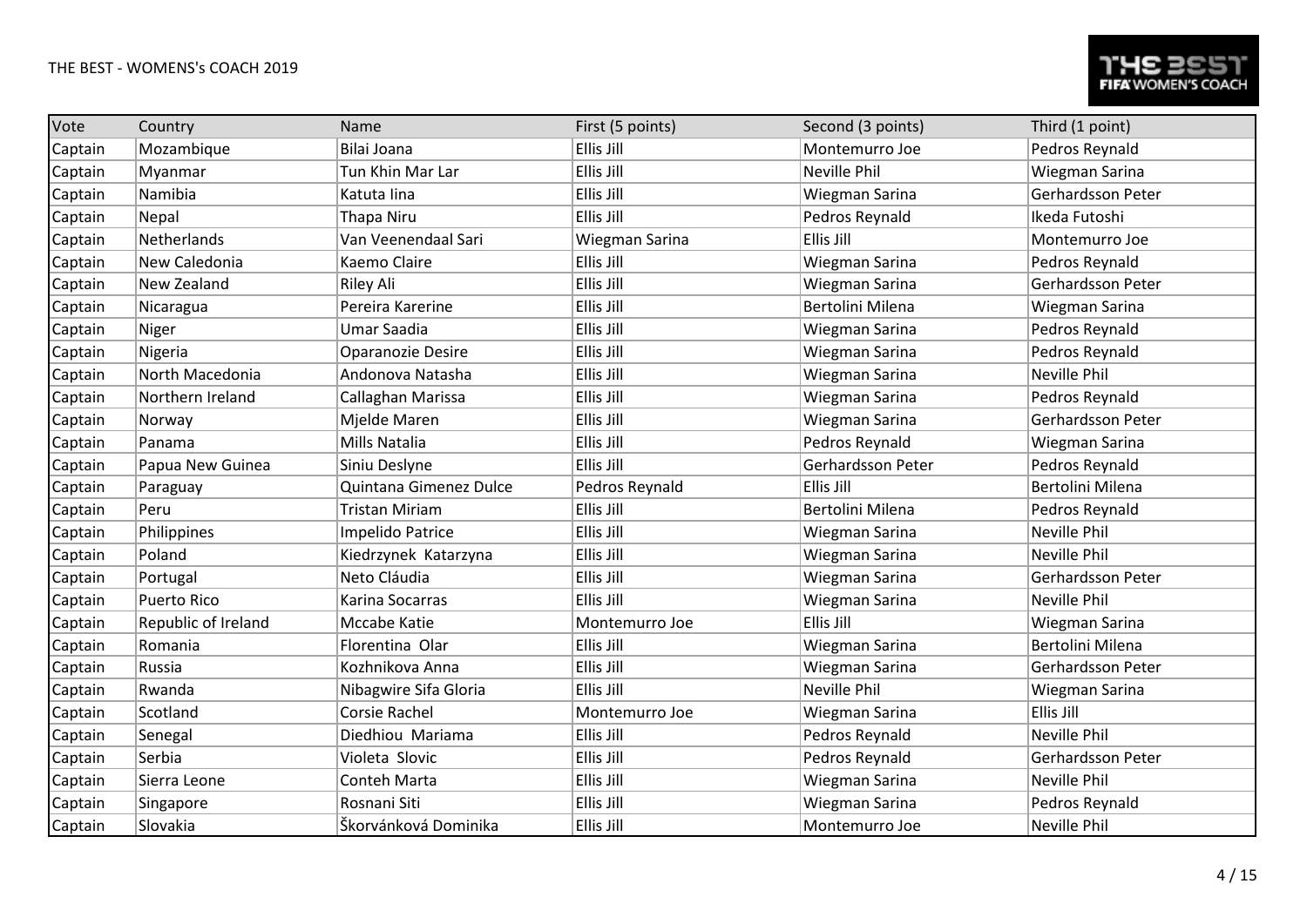| Vote    | Country                         | Name                      | First (5 points)  | Second (3 points) | Third (1 point)   |
|---------|---------------------------------|---------------------------|-------------------|-------------------|-------------------|
| Captain | Slovenia                        | Zver Mateja               | Ellis Jill        | Wiegman Sarina    | Pedros Reynald    |
| Captain | South Africa                    | Van Wyk Janine            | Ellis Jill        | Gerhardsson Peter | Wiegman Sarina    |
| Captain | Spain                           | Torrejón Moya Marta       | Is Antonia "Toña" | Wiegman Sarina    | Neville Phil      |
| Captain | St Kitts and Nevis              | <b>Browne Phoenitia</b>   | Ellis Jill        | Pedros Reynald    | Wiegman Sarina    |
| Captain | St Lucia                        | Marquis Elisa             | Ellis Jill        | Gerhardsson Peter | Neville Phil      |
| Captain | St Vincent and the              | Maxwell Angel             | Ellis Jill        | Gerhardsson Peter | <b>Riley Paul</b> |
|         | Grenadines                      |                           |                   |                   |                   |
| Captain | Suriname                        | Hoogyliet Safiera         | Ellis Jill        | Wiegman Sarina    | <b>Riley Paul</b> |
| Captain | Sweden                          | Seger Caroline            | Gerhardsson Peter | Wiegman Sarina    | Montemurro Joe    |
| Captain | Switzerland                     | Wälti Lia                 | Gerhardsson Peter | Ellis Jill        | Montemurro Joe    |
| Captain | Tahiti                          | Wong Kiani                | Ellis Jill        | Pedros Reynald    | Wiegman Sarina    |
| Captain | Tajikistan                      | Fozilova Madina           | Ellis Jill        | Neville Phil      | Wiegman Sarina    |
| Captain | Tanzania                        | Rashid Asha               | Is Antonia "Toña" | <b>Riley Paul</b> | Ellis Jill        |
| Captain | Thailand                        | Kanjana Sung-Ngoen        | Ellis Jill        | Neville Phil      | Wiegman Sarina    |
| Captain | Togo                            | Ayawo Adjo                | Ellis Jill        | Pedros Reynald    | Neville Phil      |
| Captain | <b>Trinidad and Tobago</b>      | Forbes Karyn              | Ellis Jill        | Neville Phil      | Wiegman Sarina    |
| Captain | Turkey                          | Karagenc Didem            | Wiegman Sarina    | Pedros Reynald    | Ellis Jill        |
| Captain | Turkmenistan                    | Gurbanova Bagtygul        | Ellis Jill        | Wiegman Sarina    | Gerhardsson Peter |
| Captain | <b>Turks and Caicos Islands</b> | Joseph Vanessa            | Ellis Jill        | Ikeda Futoshi     | Wiegman Sarina    |
| Captain | Uganda                          | <b>Akiror Tracy Jones</b> | Ellis Jill        | Neville Phil      | Pedros Reynald    |
| Captain | Ukraine                         | Apanashchenko Daria       | Ellis Jill        | Neville Phil      | Wiegman Sarina    |
| Captain | <b>United Arab Emirates</b>     | Almazrooei Noora          | Ellis Jill        | Wiegman Sarina    | <b>Riley Paul</b> |
| Captain | Uruguay                         | Velazco Ximena            | Ellis Jill        | Wiegman Sarina    | Neville Phil      |
| Captain | <b>US Virgin Islands</b>        | Zola Kaza                 | Ellis Jill        | Neville Phil      | Pedros Reynald    |
| Captain | <b>USA</b>                      | Lloyd Carli               | Ellis Jill        | Wiegman Sarina    | Neville Phil      |
| Captain | Uzbekistan                      | Safina Rushaniya          | Ellis Jill        | Wiegman Sarina    | Gerhardsson Peter |
| Captain | Vanuatu                         | Gideon Sylvie             | Ellis Jill        | Montemurro Joe    | Pedros Reynald    |
| Captain | Venezuela                       | Castro Lisbeth            | Ellis Jill        | Wiegman Sarina    | Is Antonia "Toña" |
| Captain | Vietnam                         | Huynh Nhu                 | Ellis Jill        | Wiegman Sarina    | Ikeda Futoshi     |
| Captain | Wales                           | Ingle Sophie              | Ellis Jill        | Gerhardsson Peter | Montemurro Joe    |
| Captain | Zambia                          | Nali Hazel                | Ellis Jill        | <b>Riley Paul</b> | Bertolini Milena  |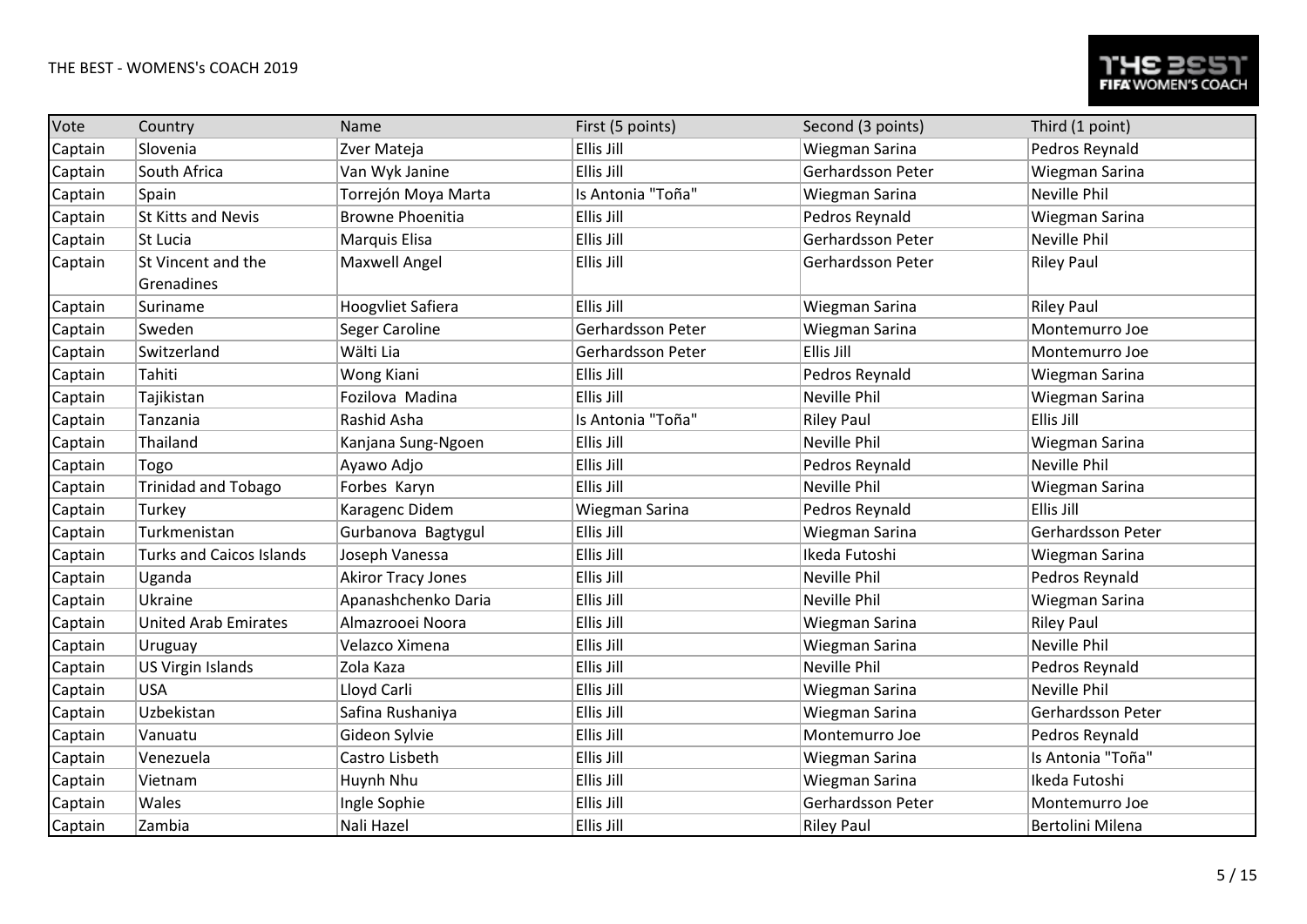| Vote  | Country                  | Name                           | First (5 points)    | Second (3 points)   | Third (1 point)     |
|-------|--------------------------|--------------------------------|---------------------|---------------------|---------------------|
| Coach | Afghanistan              | Ali Jawad Attaee               | Ellis Jill          | Wiegman Sarina      | Pedros Reynald      |
| Coach | Albania                  | Sinani Vioresin                | Ellis Jill          | Neville Phil        | Wiegman Sarina      |
| Coach | Algeria                  | <b>Fertoul Radia</b>           | Ellis Jill          | Wiegman Sarina      | Gerhardsson Peter   |
| Coach | American Samoa           | Faamau-Samuelu Ati             | Ellis Jill          | Neville Phil        | Bertolini Milena    |
| Coach | Andorra                  | Martin Martinez Jose Antonio   | Is Antonia "Toña"   | Pedros Reynald      | Ellis Jill          |
| Coach | Angola                   | Lutonda Lourdes                | Ellis Jill          | Wiegman Sarina      | Pedros Reynald      |
| Coach | Argentina                | Borrello José Carlos           | <b>Neville Phil</b> | Pedros Reynald      | <b>Riley Paul</b>   |
| Coach | Australia                | Milicic Ante                   | Ellis Jill          | Wiegman Sarina      | Montemurro Joe      |
| Coach | Austria                  | <b>Thalhammer Dominik</b>      | Gerhardsson Peter   | Ellis Jill          | Wiegman Sarina      |
| Coach | Azerbaijan               | Asgarov Siyaset                | Wiegman Sarina      | Ellis Jill          | Gerhardsson Peter   |
| Coach | <b>Bahrain</b>           | Harban Khaled                  | Ellis Jill          | Wiegman Sarina      | <b>Riley Paul</b>   |
| Coach | Bangladesh               | Choton Golam Robbani           | Ellis Jill          | Neville Phil        | Pedros Reynald      |
| Coach | <b>Barbados</b>          | <b>Forde Richard</b>           | Ellis Jill          | Ikeda Futoshi       | <b>Neville Phil</b> |
| Coach | <b>Belarus</b>           | Maleyeu Yury                   | Ellis Jill          | Neville Phil        | Pedros Reynald      |
| Coach | Belgium                  | Serneels Ives                  | Ellis Jill          | Gerhardsson Peter   | Wiegman Sarina      |
| Coach | Bermuda                  | Robinson Naquita               | Ellis Jill          | Gerhardsson Peter   | <b>Neville Phil</b> |
| Coach | Bhutan                   | Lee Sung Jae                   | Ellis Jill          | <b>Neville Phil</b> | Wiegman Sarina      |
| Coach | Bosnia and Herzegovina   | Hurem Samira                   | Ellis Jill          | Neville Phil        | Bertolini Milena    |
| Coach | Botswana                 | Gaoletho Nkutusang             | Ellis Jill          | Wiegman Sarina      | <b>Neville Phil</b> |
| Coach | <b>Brazil</b>            | Sundhage Pia Mariane           | Gerhardsson Peter   | Ellis Jill          | Wiegman Sarina      |
| Coach | <b>Bulgaria</b>          | Radulov Troyan                 | Ellis Jill          | Wiegman Sarina      | Pedros Reynald      |
| Coach | <b>Burkina Faso</b>      | Dembele Adama                  | Ellis Jill          | Neville Phil        | Pedros Reynald      |
| Coach | Burundi                  | Niyibimenya Daniella           | Ellis Jill          | Wiegman Sarina      | <b>Neville Phil</b> |
| Coach | Cambodia                 | Oum Savong                     | Ellis Jill          | Ikeda Futoshi       | Wiegman Sarina      |
| Coach | Canada                   | Heiner-Moller Kenneth          | Wiegman Sarina      | Bertolini Milena    | <b>Riley Paul</b>   |
| Coach | Cape Verde Islands       | Nedio Silveria                 | Wiegman Sarina      | Ellis Jill          | Ikeda Futoshi       |
| Coach | Cayman Islands           | Gonzalez Alexander             | Ellis Jill          | Wiegman Sarina      | Gerhardsson Peter   |
| Coach | Central African Republic | <b>Bengue Viviane Felicite</b> | Ellis Jill          | Gerhardsson Peter   | Pedros Reynald      |
| Coach | Chad                     | Zam Gagso Barkos               | Pedros Reynald      | Ellis Jill          | Gerhardsson Peter   |
| Coach | Chile                    | Letelier Jose                  | Ellis Jill          | Bertolini Milena    | Wiegman Sarina      |
| Coach | China PR                 | Jia Xiuquan                    | Ellis Jill          | Pedros Reynald      | Wiegman Sarina      |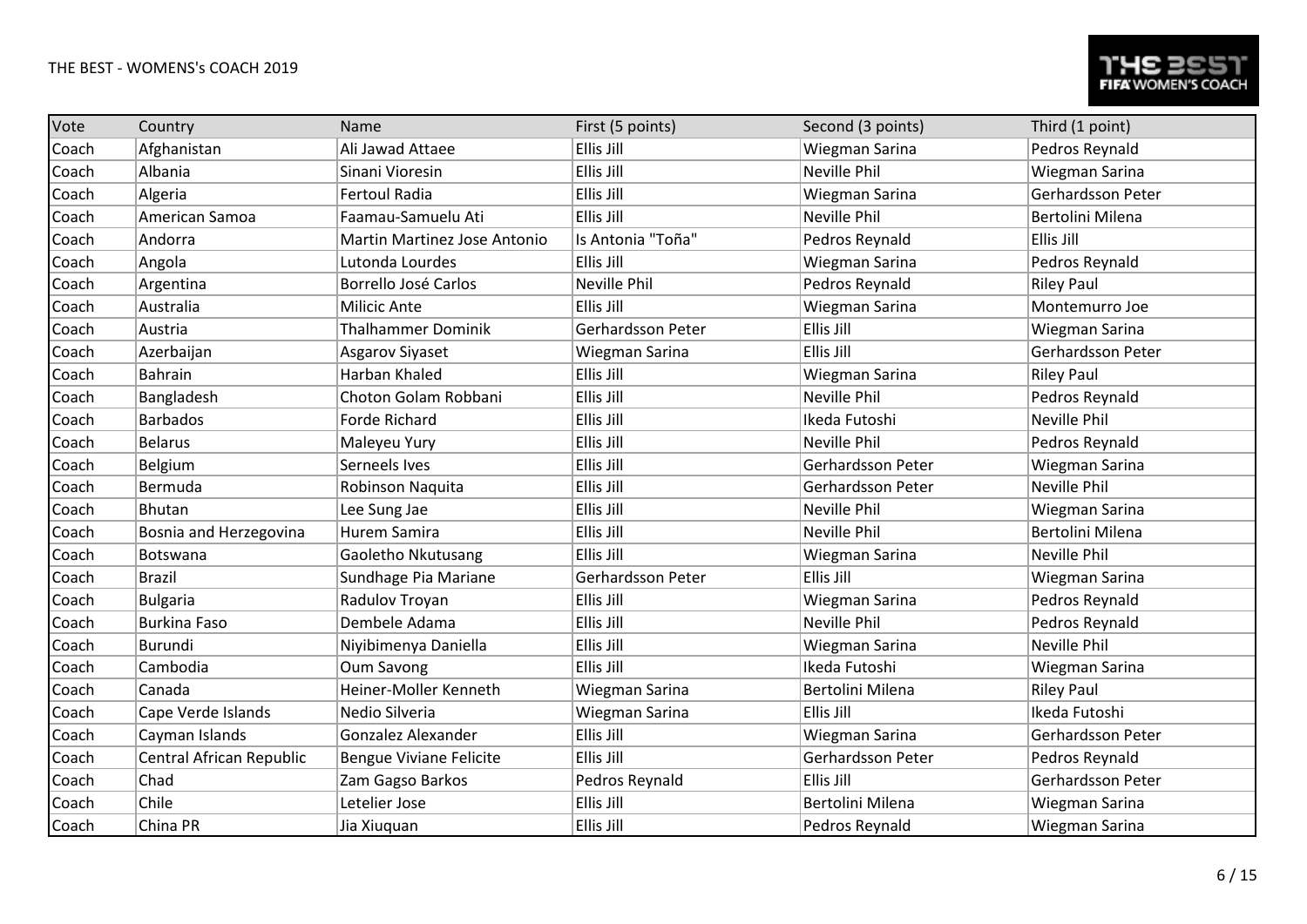| Vote  | Country            | Name                            | First (5 points)    | Second (3 points)   | Third (1 point)   |
|-------|--------------------|---------------------------------|---------------------|---------------------|-------------------|
| Coach | Chinese Taipei     | Echigo Kazuo                    | Neville Phil        | Pedros Reynald      | Ikeda Futoshi     |
| Coach | Colombia           | Abadía Aragon Nelson            | Ellis Jill          | Bertolini Milena    | Pedros Reynald    |
| Coach | Comoros            | Choudjay Mahandhi               | Ellis Jill          | Wiegman Sarina      | Pedros Reynald    |
| Coach | Congo              | Madenguela Marie Joseph         | Ellis Jill          | Gerhardsson Peter   | Pedros Reynald    |
| Coach | Costa Rica         | Valverde Amelia                 | Wiegman Sarina      | Bertolini Milena    | Is Antonia "Toña" |
| Coach | Croatia            | Prskalo Mate                    | Ellis Jill          | Wiegman Sarina      | Gerhardsson Peter |
| Coach | Cuba               | Griego Edesio                   | Ellis Jill          | Pedros Reynald      | Wiegman Sarina    |
| Coach | Cyprus             | <b>Tsolakis Angelos</b>         | Ikeda Futoshi       | Wiegman Sarina      | Pedros Reynald    |
| Coach | Czech Republic     | Rada Karel                      | Ellis Jill          | <b>Neville Phil</b> | Gerhardsson Peter |
| Coach | <b>Denmark</b>     | Søndergaard Lars                | Ellis Jill          | Wiegman Sarina      | Gerhardsson Peter |
| Coach | Djibouti           | Komla Jonas                     | Ellis Jill          | Wiegman Sarina      | Gerhardsson Peter |
| Coach | Dominica           | <b>Tittre Albert</b>            | Ellis Jill          | Montemurro Joe      | Wiegman Sarina    |
| Coach | Dominican Republic | Zseremeta Rosso Kenneth         | Is Antonia "Toña"   | Bertolini Milena    | Gerhardsson Peter |
| Coach | Ecuador            | Moscoso Eduardo                 | Ellis Jill          | <b>Neville Phil</b> | Bertolini Milena  |
| Coach | El Salvador        | Gomez Debbie                    | Ellis Jill          | Wiegman Sarina      | <b>Riley Paul</b> |
| Coach | England            | <b>Neville Phil</b>             | Ellis Jill          | Gerhardsson Peter   | Montemurro Joe    |
| Coach | Eritrea            | Micheal Arsema                  | <b>Neville Phil</b> | Ellis Jill          | Wiegman Sarina    |
| Coach | Estonia            | Matikainen Jarmo Kalevi         | Wiegman Sarina      | Ellis Jill          | Bertolini Milena  |
| Coach | Eswatini           | Mdluli Anthony                  | Ellis Jill          | Wiegman Sarina      | Gerhardsson Peter |
| Coach | Faroe Islands      | Petersen John                   | Ellis Jill          | Wiegman Sarina      | Gerhardsson Peter |
| Coach | Finland            | Signeul Anna                    | Ellis Jill          | Wiegman Sarina      | Pedros Reynald    |
| Coach | France             | <b>Diacre Corinne</b>           | Ellis Jill          | Wiegman Sarina      | Gerhardsson Peter |
| Coach | Gabon              | Ndinga Mapangou Cédric          | Ellis Jill          | Wiegman Sarina      | Pedros Reynald    |
| Coach | Gambia             | Sowe Mariama                    | Ellis Jill          | Wiegman Sarina      | Neville Phil      |
| Coach | Georgia            | Bajelidze Levan                 | Ellis Jill          | Bertolini Milena    | Wiegman Sarina    |
| Coach | Germany            | <b>Voss-Tecklenburg Martina</b> | Ellis Jill          | <b>Neville Phil</b> | Ikeda Futoshi     |
| Coach | Ghana              | Tagoe Mercy                     | Ellis Jill          | Ikeda Futoshi       | Pedros Reynald    |
| Coach | Greece             | Prionas Antonios                | Ellis Jill          | Montemurro Joe      | Pedros Reynald    |
| Coach | Guinea-Bissau      | Queita Sidico                   | Ellis Jill          | Pedros Reynald      | Ikeda Futoshi     |
| Coach | Haiti              | <b>Collat Marc</b>              | Ellis Jill          | Neville Phil        | Pedros Reynald    |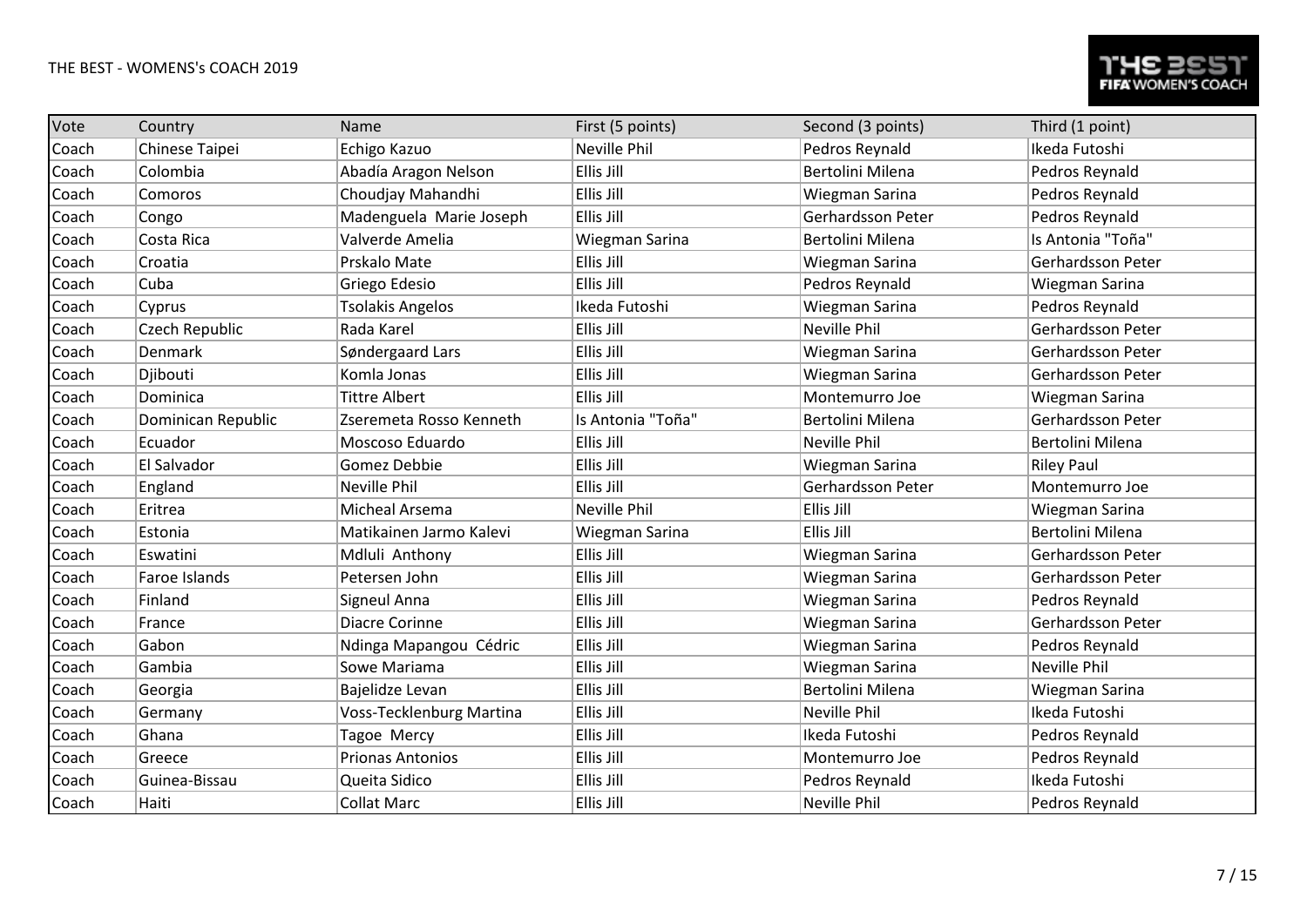| Vote  | Country         | Name                                        | First (5 points)  | Second (3 points)        | Third (1 point)     |
|-------|-----------------|---------------------------------------------|-------------------|--------------------------|---------------------|
| Coach | Honduras        | Escalante Fonseca Miguel Angek   Ellis Jill |                   | Ikeda Futoshi            | Gerhardsson Peter   |
| Coach | Hong Kong       | Rambo Jose Ricardo                          | Ellis Jill        | Gerhardsson Peter        | Ikeda Futoshi       |
| Coach | Hungary         | Markó Edina                                 | Ellis Jill        | Wiegman Sarina           | Gerhardsson Peter   |
| Coach | Iceland         | Hauksson Jon Thor                           | Ellis Jill        | Gerhardsson Peter        | Pedros Reynald      |
| Coach | India           | Maymol Rocky                                | Ellis Jill        | Wiegman Sarina           | Neville Phil        |
| Coach | Indonesia       | Nere Rudolf                                 | Ellis Jill        | Wiegman Sarina           | <b>Riley Paul</b>   |
| Coach | IR Iran         | Azmounzaviehkivi Maryam                     | Wiegman Sarina    | Bertolini Milena         | Is Antonia "Toña"   |
| Coach | Israel          | <b>Burstein Gabriel</b>                     | Wiegman Sarina    | <b>Neville Phil</b>      | Ellis Jill          |
| Coach | Italy           | <b>Bertolini Milena</b>                     | Is Antonia "Toña" | Ellis Jill               | Wiegman Sarina      |
| Coach | Jamaica         | Menzies Hue                                 | Ellis Jill        | Wiegman Sarina           | Is Antonia "Toña"   |
| Coach | Japan           | Takakura Asako                              | Ellis Jill        | Wiegman Sarina           | Bertolini Milena    |
| Coach | Kazakhstan      | Nurkenova Raziya                            | Ellis Jill        | Gerhardsson Peter        | Wiegman Sarina      |
| Coach | Korea Republic  | Kim Pangon (Technical Director)             | Ellis Jill        | Wiegman Sarina           | Pedros Reynald      |
| Coach | Kosovo          | Fazliu Aferdita                             | Ellis Jill        | Wiegman Sarina           | <b>Neville Phil</b> |
| Coach | Kyrgyz Republic | Berezovskii Valerii                         | Ikeda Futoshi     | <b>Neville Phil</b>      | Ellis Jill          |
| Coach | Latvia          | <b>Matiss Didzis</b>                        | Ellis Jill        | Gerhardsson Peter        | Wiegman Sarina      |
| Coach | Lebanon         | Gharzeddine Wael                            | Montemurro Joe    | Ellis Jill               | Bertolini Milena    |
| Coach | Lesotho         | Phiri Lire                                  | Ellis Jill        | Wiegman Sarina           | Ikeda Futoshi       |
| Coach | Lithuania       | Viktoravicius Rimantas                      | Ellis Jill        | Gerhardsson Peter        | Wiegman Sarina      |
| Coach | Luxembourg      | Smaili Samy                                 | Wiegman Sarina    | Ikeda Futoshi            | Gerhardsson Peter   |
| Coach | Macau           | Zhang Hong                                  | Ellis Jill        | Ikeda Futoshi            | Pedros Reynald      |
| Coach | Malawi          | <b>Mkandawire Abel</b>                      | Ellis Jill        | <b>Neville Phil</b>      | Wiegman Sarina      |
| Coach | Malaysia        | Joseph Jacob                                | Ellis Jill        | Ikeda Futoshi            | <b>Riley Paul</b>   |
| Coach | <b>Maldives</b> | Nashid Ahmed                                | Ellis Jill        | <b>Neville Phil</b>      | Wiegman Sarina      |
| Coach | Mali            | Houssein Salloum Mohamed                    | Ellis Jill        | Neville Phil             | Wiegman Sarina      |
| Coach | Malta           | <b>Gatt Mark</b>                            | Ellis Jill        | Bertolini Milena         | Pedros Reynald      |
| Coach | Mauritania      | Abdoulaye Diallo                            | Bertolini Milena  | <b>Gerhardsson Peter</b> | Montemurro Joe      |
| Coach | Mauritius       | Kawata Kofi                                 | Pedros Reynald    | Ellis Jill               | <b>Neville Phil</b> |
| Coach | Mexico          | <b>Cuellar Christopher</b>                  | Ellis Jill        | Wiegman Sarina           | Is Antonia "Toña"   |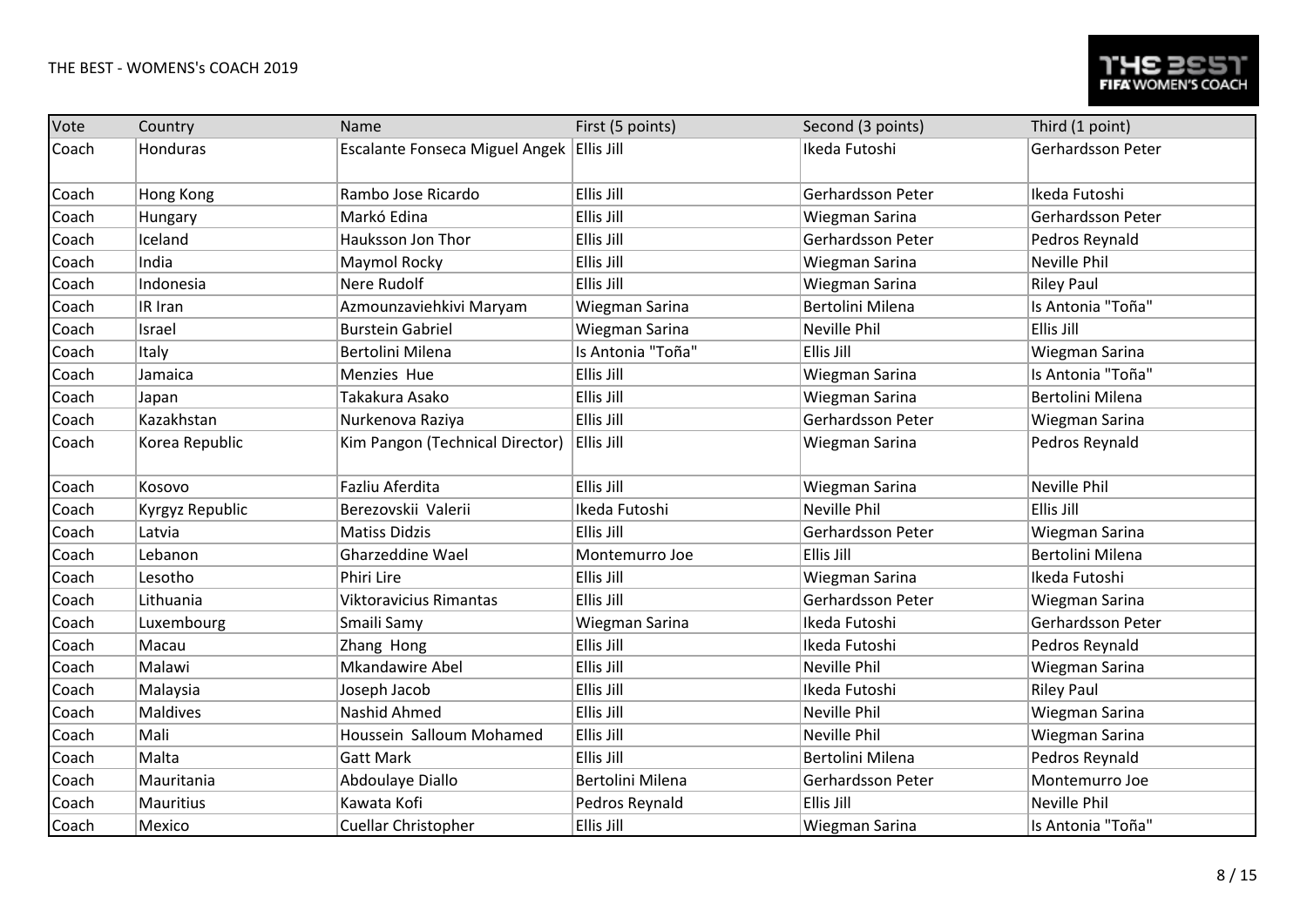| Vote  | Country             | Name                    | First (5 points)  | Second (3 points)   | Third (1 point)          |
|-------|---------------------|-------------------------|-------------------|---------------------|--------------------------|
| Coach | Moldova             | <b>Eduard Blanuta</b>   | Ellis Jill        | Wiegman Sarina      | Gerhardsson Peter        |
| Coach | Mongolia            | Tseveensuren Ganbold    | <b>Riley Paul</b> | Ikeda Futoshi       | Ellis Jill               |
| Coach | Montenegro          | Maric Mirko             | Ellis Jill        | Wiegman Sarina      | <b>Neville Phil</b>      |
| Coach | Mozambique          | Macapa Claudio          | Pedros Reynald    | Ellis Jill          | Ikeda Futoshi            |
| Coach | Myanmar             | Moe Win Thu             | Ellis Jill        | Wiegman Sarina      | <b>Gerhardsson Peter</b> |
| Coach | Namibia             | Kasaona Uerikondjera    | Ellis Jill        | Wiegman Sarina      | Gerhardsson Peter        |
| Coach | Nepal               | Khadka Hari             | Ellis Jill        | Pedros Reynald      | Ikeda Futoshi            |
| Coach | Netherlands         | Wiegman Sarina          | Ellis Jill        | Pedros Reynald      | Gerhardsson Peter        |
| Coach | New Caledonia       | Clarque Michel          | Ellis Jill        | Pedros Reynald      | Wiegman Sarina           |
| Coach | New Zealand         | Sermanni Tom            | Ellis Jill        | Wiegman Sarina      | <b>Riley Paul</b>        |
| Coach | Nicaragua           | Dixon Elna              | Ellis Jill        | Bertolini Milena    | Wiegman Sarina           |
| Coach | Niger               | Mamadou Badje Ali       | Ellis Jill        | Pedros Reynald      | Is Antonia "Toña"        |
| Coach | Nigeria             | Dennerby Thomas Lennart | Ellis Jill        | Wiegman Sarina      | Bertolini Milena         |
| Coach | North Macedonia     | Izov Kiril              | Ellis Jill        | Wiegman Sarina      | <b>Neville Phil</b>      |
| Coach | Northern Ireland    | Shiels Kenneth          | Wiegman Sarina    | Ellis Jill          | <b>Neville Phil</b>      |
| Coach | Norway              | Sjögren Martin          | Ellis Jill        | Bertolini Milena    | Wiegman Sarina           |
| Coach | Panama              | <b>Suarez Victor</b>    | Ellis Jill        | <b>Neville Phil</b> | Wiegman Sarina           |
| Coach | Papua New Guinea    | Sakatte Frederica       | Ellis Jill        | Ikeda Futoshi       | <b>Neville Phil</b>      |
| Coach | Paraguay            | Almada Sanchez Luis     | Ellis Jill        | Gerhardsson Peter   | Is Antonia "Toña"        |
| Coach | Peru                | <b>Bueno Dorival</b>    | Ellis Jill        | <b>Neville Phil</b> | Ikeda Futoshi            |
| Coach | Philippines         | Dimzon Marnelli         | Ellis Jill        | Wiegman Sarina      | Pedros Reynald           |
| Coach | Poland              | Stepinski Milosz        | Wiegman Sarina    | <b>Neville Phil</b> | Is Antonia "Toña"        |
| Coach | Portugal            | Neto Francisco          | Ellis Jill        | Gerhardsson Peter   | Pedros Reynald           |
| Coach | <b>Puerto Rico</b>  | Carlos Parra            | Ellis Jill        | Wiegman Sarina      | Neville Phil             |
| Coach | Republic of Ireland | O'Connor Tom            | Ellis Jill        | Wiegman Sarina      | Neville Phil             |
| Coach | Romania             | Mirel Albon             | Ellis Jill        | Wiegman Sarina      | Neville Phil             |
| Coach | Russia              | Fomina Elena            | Ellis Jill        | Wiegman Sarina      | Gerhardsson Peter        |
| Coach | Rwanda              | Habimana Sosthene       | Ellis Jill        | Wiegman Sarina      | Neville Phil             |
| Coach | Scotland            | Kerr Shelley            | Ellis Jill        | Wiegman Sarina      | <b>Riley Paul</b>        |
| Coach | Senegal             | Sarr Cheikh Sidaty      | Ellis Jill        | Pedros Reynald      | Wiegman Sarina           |
| Coach | Serbia              | Predrag Grozdanovic     | Ellis Jill        | Pedros Reynald      | Neville Phil             |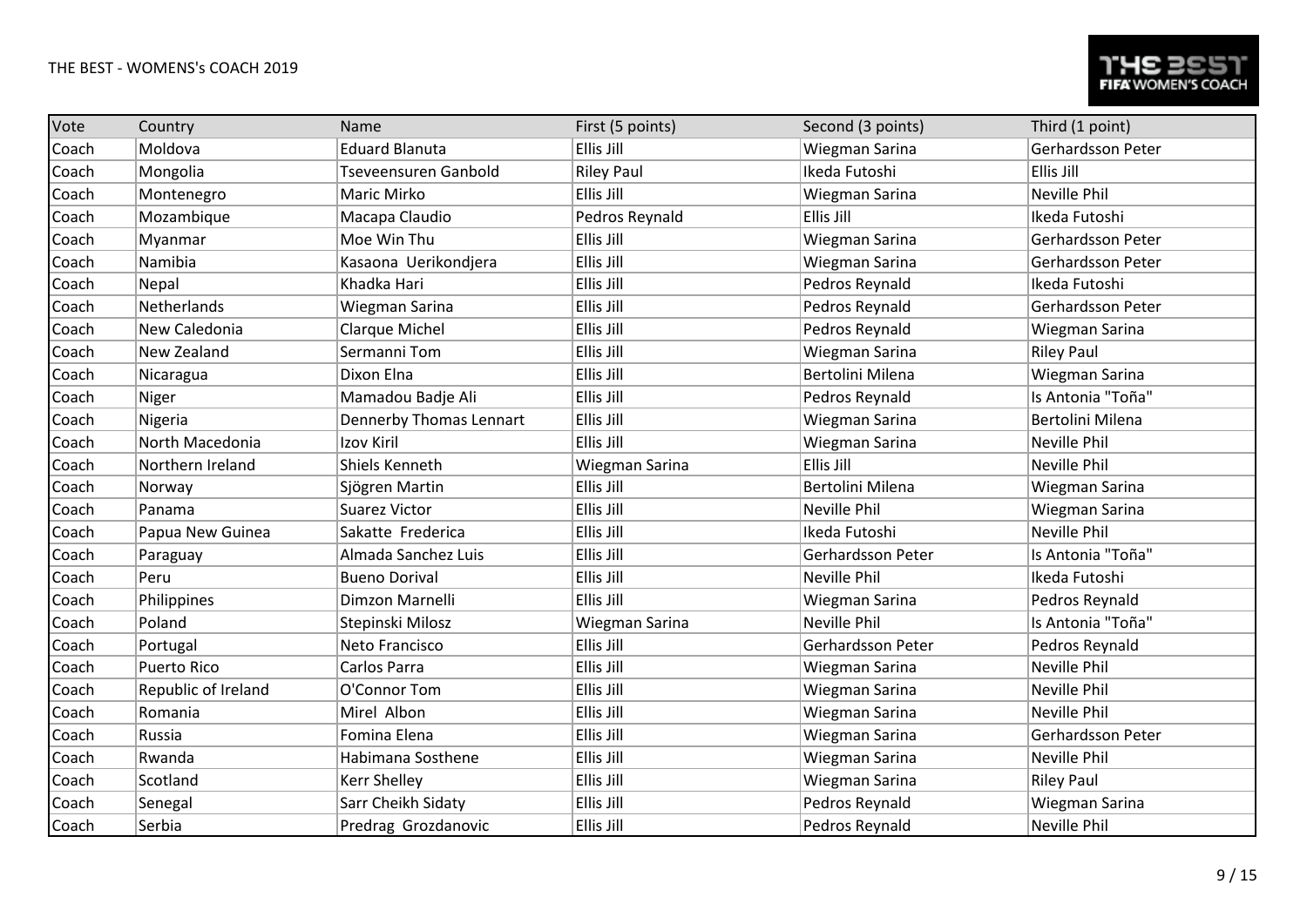| Vote  | Country                          | Name                     | First (5 points)    | Second (3 points)   | Third (1 point)     |
|-------|----------------------------------|--------------------------|---------------------|---------------------|---------------------|
| Coach | Sierra Leone                     | <b>Bah Abdulai</b>       | Ellis Jill          | Wiegman Sarina      | Neville Phil        |
| Coach | Singapore                        | Ye Melisa                | Ellis Jill          | Wiegman Sarina      | Neville Phil        |
| Coach | Slovakia                         | Kopún Peter              | Ellis Jill          | Pedros Reynald      | Neville Phil        |
| Coach | Slovenia                         | Jarc Borut               | <b>Neville Phil</b> | Ellis Jill          | Wiegman Sarina      |
| Coach | South Africa                     | <b>Ellis Desiree</b>     | Ellis Jill          | Wiegman Sarina      | Gerhardsson Peter   |
| Coach | Spain                            | Vilda Rodríguez Jorge    | Is Antonia "Toña"   | Wiegman Sarina      | Neville Phil        |
| Coach | <b>St Kitts and Nevis</b>        | <b>Hughes Orrin</b>      | Ellis Jill          | Wiegman Sarina      | Ikeda Futoshi       |
| Coach | St Lucia                         | <b>Anderson Trevor</b>   | Ellis Jill          | <b>Neville Phil</b> | Wiegman Sarina      |
| Coach | St Vincent and the<br>Grenadines | <b>Huggins Cornelius</b> | Ellis Jill          | Gerhardsson Peter   | <b>Riley Paul</b>   |
| Coach | Suriname                         | Aalse Brain              | Ellis Jill          | Wiegman Sarina      | <b>Riley Paul</b>   |
| Coach | Sweden                           | <b>Gerhardsson Peter</b> | Montemurro Joe      | Pedros Reynald      | Wiegman Sarina      |
| Coach | Switzerland                      | Nielsen Nils             | Ellis Jill          | Wiegman Sarina      | Bertolini Milena    |
| Coach | Tahiti                           | Spielmann Stephanie      | Wiegman Sarina      | Ellis Jill          | Neville Phil        |
| Coach | Tajikistan                       | Rakhmanov Ildar          | Ellis Jill          | Wiegman Sarina      | Ikeda Futoshi       |
| Coach | Tanzania                         | Shime Bakari             | Bertolini Milena    | <b>Neville Phil</b> | Wiegman Sarina      |
| Coach | Thailand                         | Kaenson Naruephol        | Ellis Jill          | <b>Neville Phil</b> | Wiegman Sarina      |
| Coach | Togo                             | Tomety Kai               | Ellis Jill          | Wiegman Sarina      | Bertolini Milena    |
| Coach | <b>Trinidad and Tobago</b>       | Defour Stephon           | Ellis Jill          | <b>Neville Phil</b> | Pedros Reynald      |
| Coach | Turkey                           | <b>Tuncel Talat</b>      | Wiegman Sarina      | Ellis Jill          | Gerhardsson Peter   |
| Coach | Turkmenistan                     | Mingazov Kamil           | Ellis Jill          | Pedros Reynald      | Is Antonia "Toña"   |
| Coach | <b>Turks and Caicos Islands</b>  | Rodriguez Baez Yunelsis  | Ellis Jill          | Ikeda Futoshi       | Wiegman Sarina      |
| Coach | Uganda                           | Bulega Faridah           | Ellis Jill          | Wiegman Sarina      | Gerhardsson Peter   |
| Coach | Ukraine                          | Zinchenko Nataliia       | Ellis Jill          | Wiegman Sarina      | Gerhardsson Peter   |
| Coach | <b>United Arab Emirates</b>      | Altaheri Houriya         | Ellis Jill          | Wiegman Sarina      | <b>Riley Paul</b>   |
| Coach | Uruguay                          | Longo Ariel              | Ellis Jill          | Bertolini Milena    | Is Antonia "Toña"   |
| Coach | US Virgin Islands                | Joseph Limeburner        | Ellis Jill          | Wiegman Sarina      | Pedros Reynald      |
| Coach | <b>USA</b>                       | Ellis Jill               | Wiegman Sarina      | <b>Riley Paul</b>   | Gerhardsson Peter   |
| Coach | Uzbekistan                       | Norsafarov Bakhrom       | Ellis Jill          | Wiegman Sarina      | <b>Neville Phil</b> |
| Coach | Vanuatu                          | Yelou Robert             | Pedros Reynald      | Ellis Jill          | Wiegman Sarina      |
| Coach | Venezuela                        | Catoya Jose              | Ellis Jill          | Wiegman Sarina      | <b>Neville Phil</b> |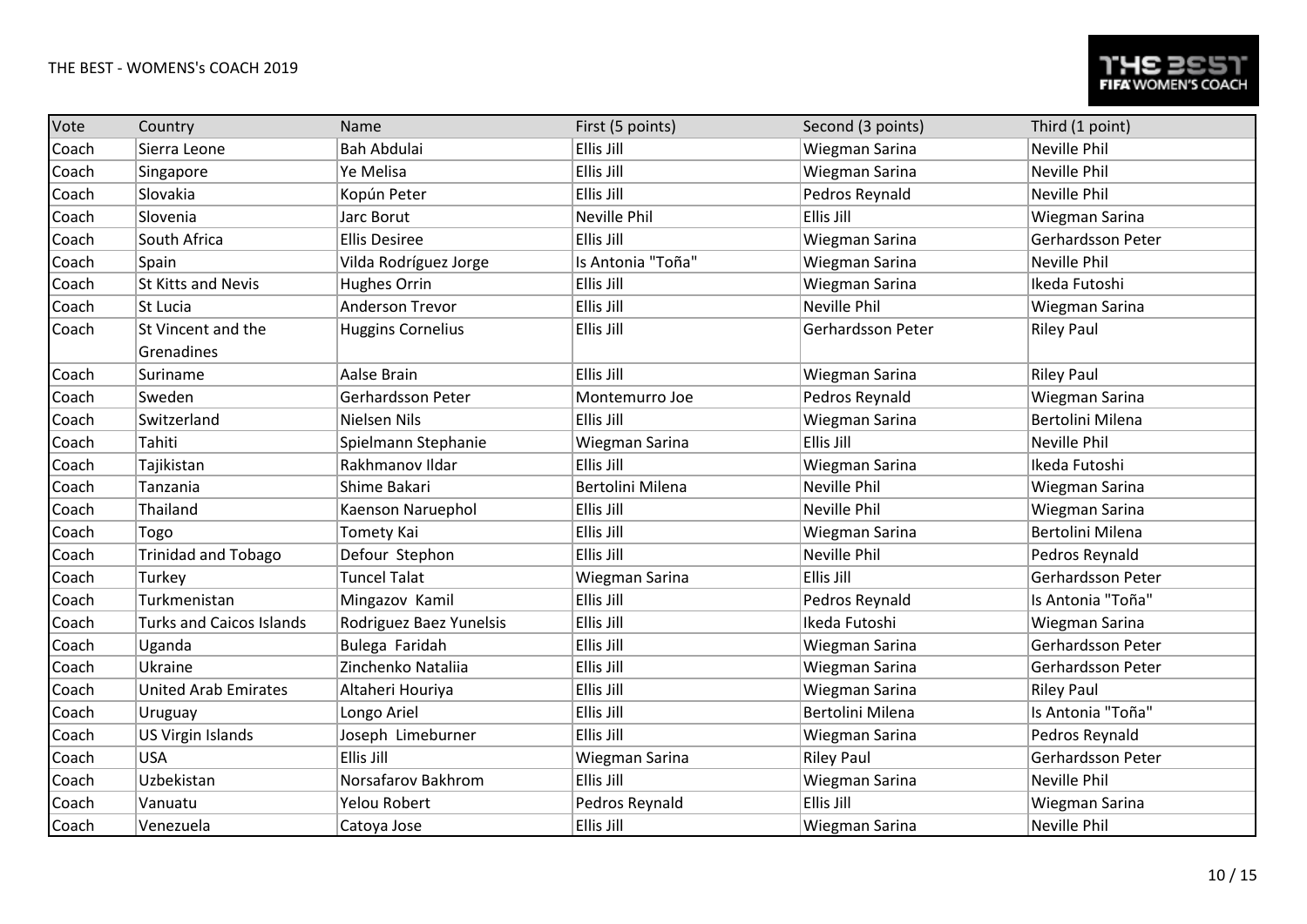| Vote  | Country                | Name                       | First (5 points)  | Second (3 points)   | Third (1 point)   |
|-------|------------------------|----------------------------|-------------------|---------------------|-------------------|
| Coach | Vietnam                | Mai Duc Chung              | Ellis Jill        | Wiegman Sarina      | Ikeda Futoshi     |
| Coach | Wales                  | Ludlow Jayne               | Ellis Jill        | Wiegman Sarina      | Bertolini Milena  |
| Coach | Zambia                 | Mwamba Beauty              | Ellis Jill        | Wiegman Sarina      | Montemurro Joe    |
| Media | Afghanistan            | Sayer Zaland               | Bertolini Milena  | Wiegman Sarina      | Pedros Reynald    |
| Media | Albania                | Dritan Shakohoxha          | Wiegman Sarina    | Ellis Jill          | Bertolini Milena  |
| Media | Algeria                | Abdelazziz Bouyakoub       | Ellis Jill        | Wiegman Sarina      | Bertolini Milena  |
| Media | American Samoa         | <b>Brian Vitolio</b>       | Ellis Jill        | Wiegman Sarina      | Pedros Reynald    |
| Media | Angola                 | Geraldo Quiala             | Ellis Jill        | Pedros Reynald      | Gerhardsson Peter |
| Media | Argentina              | Romina Sacher              | Is Antonia "Toña" | Wiegman Sarina      | Pedros Reynald    |
| Media | Armenia                | Eduard Kalantaryan         | Ellis Jill        | Pedros Reynald      | Wiegman Sarina    |
| Media | Australia              | Emma Kemp                  | Ellis Jill        | Wiegman Sarina      | Pedros Reynald    |
| Media | Austria                | Stefan Grueneis Grueneis   | Ellis Jill        | Wiegman Sarina      | Pedros Reynald    |
| Media | <b>Bahrain</b>         | Abdullah Ashoor            | Ellis Jill        | Wiegman Sarina      | Ikeda Futoshi     |
| Media | Bangladesh             | Rahman Mujibur             | Ellis Jill        | Wiegman Sarina      | Pedros Reynald    |
| Media | <b>Belarus</b>         | Siarhei Nikalayeu          | Ellis Jill        | Pedros Reynald      | Wiegman Sarina    |
| Media | Belgium                | Maryan Mahieu              | Wiegman Sarina    | Bertolini Milena    | Montemurro Joe    |
| Media | Belize                 | Ruben Morales Iglesias     | Ellis Jill        | Wiegman Sarina      | Gerhardsson Peter |
| Media | <b>Benin</b>           | Felix Sounde Peperipe      | Ellis Jill        | Neville Phil        | Wiegman Sarina    |
| Media | Bermuda                | Earl Basden                | Ellis Jill        | Wiegman Sarina      | Ikeda Futoshi     |
| Media | <b>Bolivia</b>         | Marco Gery Zurita Mustafa  | Ellis Jill        | Wiegman Sarina      | Gerhardsson Peter |
| Media | Bosnia and Herzegovina | Medina Šehic               | Ellis Jill        | Pedros Reynald      | Wiegman Sarina    |
| Media | Botswana               | Duncan Knangkenna          | Ellis Jill        | <b>Neville Phil</b> | Gerhardsson Peter |
| Media | <b>Brazil</b>          | Tatiana Cavalcanti Furtado | Ellis Jill        | Wiegman Sarina      | Bertolini Milena  |
| Media | <b>Burkina Faso</b>    | Siriki Drame               | Ellis Jill        | Pedros Reynald      | Wiegman Sarina    |
| Media | Cambodia               | Ung Chamroeun              | Ellis Jill        | Montemurro Joe      | Pedros Reynald    |
| Media | Canada                 | <b>Neil Davidson</b>       | Pedros Reynald    | Ellis Jill          | Bertolini Milena  |
| Media | Chad                   | Salahdine Mahamar Sabur    | Ellis Jill        | Gerhardsson Peter   | Pedros Reynald    |
| Media | Chile                  | Angela Gonzalez            | Ellis Jill        | Wiegman Sarina      | Is Antonia "Toña" |
| Media | China PR               | An Ran                     | Ellis Jill        | Wiegman Sarina      | Bertolini Milena  |
| Media | Chinese Taipei         | Max Hung                   | Ellis Jill        | Wiegman Sarina      | Gerhardsson Peter |
| Media | Colombia               | Orlando Ascensio           | Ellis Jill        | Wiegman Sarina      | Neville Phil      |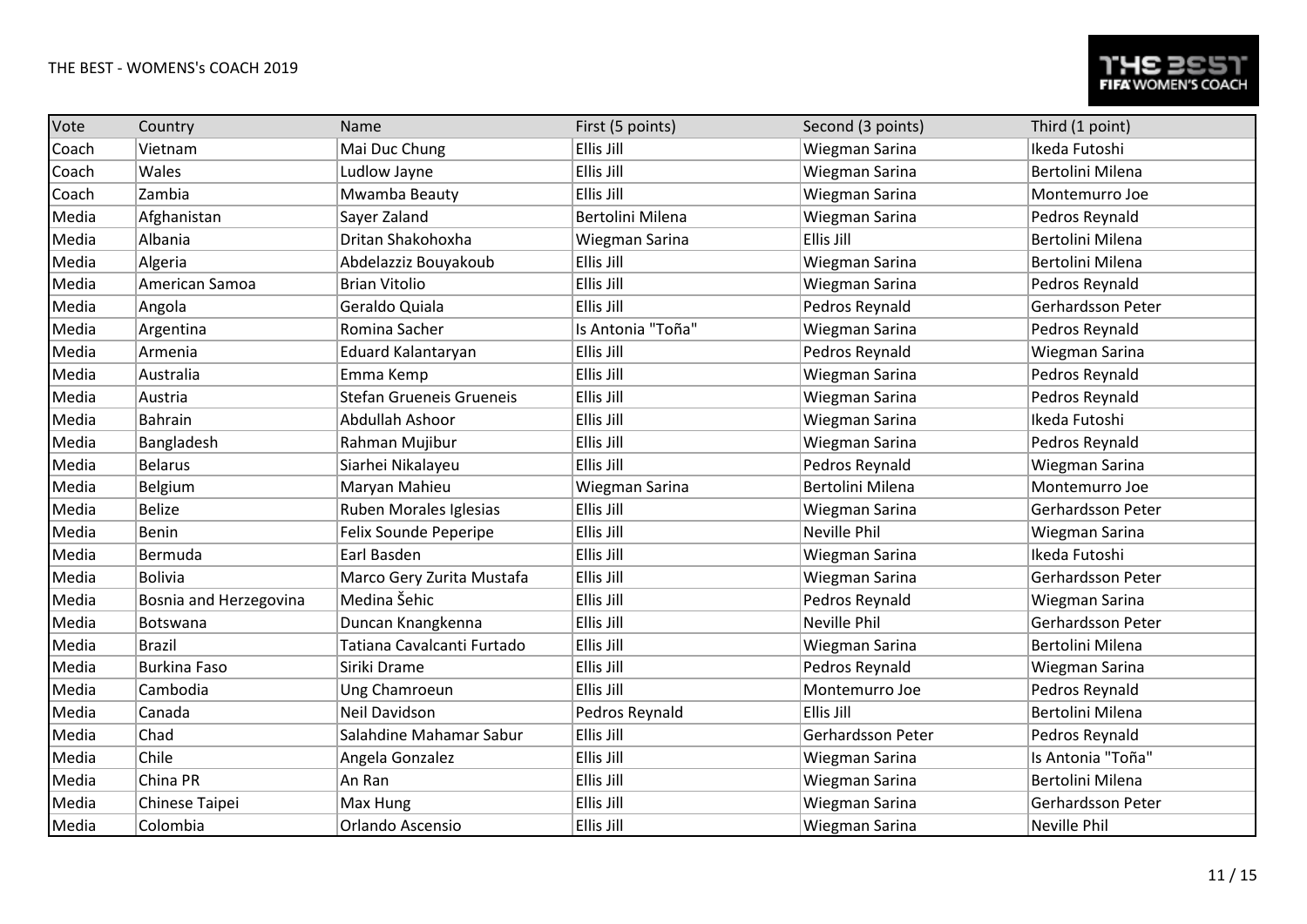| Vote  | Country                  | Name                         | First (5 points) | Second (3 points)   | Third (1 point)     |
|-------|--------------------------|------------------------------|------------------|---------------------|---------------------|
| Media | Comoros                  | Mariata Moussa               | Ellis Jill       | Gerhardsson Peter   | Pedros Reynald      |
| Media | Congo                    | Maureen Paule Ngassaye       | Ellis Jill       | Wiegman Sarina      | <b>Neville Phil</b> |
| Media | Congo DR                 | Charles Mbuya Kadiobo        | Ellis Jill       | Pedros Reynald      | Wiegman Sarina      |
| Media | Costa Rica               | Dinia Vargas Chaves          | Ellis Jill       | Gerhardsson Peter   | Neville Phil        |
| Media | Croatia                  | Robert Matteoni              | Ellis Jill       | Pedros Reynald      | Ikeda Futoshi       |
| Media | Cuba                     | <b>Yasiel Cancio</b>         | Ellis Jill       | Pedros Reynald      | Wiegman Sarina      |
| Media | Curacao                  | Carl Ruiter                  | Ellis Jill       | Wiegman Sarina      | Is Antonia "Toña"   |
| Media | Cyprus                   | Savvas Neocleous             | Ellis Jill       | Bertolini Milena    | Gerhardsson Peter   |
| Media | Denmark                  | Andreas Kraul                | Ellis Jill       | Wiegman Sarina      | Gerhardsson Peter   |
| Media | Ecuador                  | Joselo Sanchez               | Ellis Jill       | Wiegman Sarina      | Neville Phil        |
| Media | El Salvador              | <b>Gustavo Andres Flores</b> | Pedros Reynald   | Wiegman Sarina      | Ellis Jill          |
| Media | England                  | Alex Scott                   | Ellis Jill       | Wiegman Sarina      | Montemurro Joe      |
| Media | <b>Equitorial Guinea</b> | Fabien Essiane               | Ellis Jill       | Wiegman Sarina      | Bertolini Milena    |
| Media | Estonia                  | Aet Suvari                   | Ellis Jill       | Pedros Reynald      | Wiegman Sarina      |
| Media | Ethiopia                 | Belay Behere Yishak          | Ellis Jill       | Wiegman Sarina      | <b>Neville Phil</b> |
| Media | Faroe Islands            | Símun Christian Olsen        | Ellis Jill       | Wiegman Sarina      | Pedros Reynald      |
| Media | Finland                  | Ville Vaananen               | Ellis Jill       | Wiegman Sarina      | Pedros Reynald      |
| Media | France                   | Syanie Dalmat                | Ellis Jill       | Wiegman Sarina      | Gerhardsson Peter   |
| Media | <b>FYR Macedonia</b>     | Mijalce Durgutov             | Pedros Reynald   | Wiegman Sarina      | Gerhardsson Peter   |
| Media | Gambia                   | Abdoulie Bah                 | Ellis Jill       | Pedros Reynald      | Wiegman Sarina      |
| Media | Georgia                  | Zurab Potskhveria            | Ellis Jill       | Wiegman Sarina      | Gerhardsson Peter   |
| Media | Germany                  | Claudia Neumann              | Neville Phil     | Ellis Jill          | Wiegman Sarina      |
| Media | Ghana                    | <b>Aristo Dotse</b>          | Ellis Jill       | Wiegman Sarina      | Pedros Reynald      |
| Media | Gibraltar                | Stephen Ignacio              | Ellis Jill       | Wiegman Sarina      | <b>Neville Phil</b> |
| Media | Greece                   | Nikolaos Kotsis              | Ellis Jill       | Wiegman Sarina      | Montemurro Joe      |
| Media | Grenada                  | Michael Bascombe             | Ellis Jill       | Neville Phil        | Ikeda Futoshi       |
| Media | Guinea-Bissau            | Etiandro Ucha                | Ellis Jill       | Neville Phil        | Montemurro Joe      |
| Media | Guyana                   | Rawle Toney                  | Ellis Jill       | <b>Neville Phil</b> | Pedros Reynald      |
| Media | Haiti                    | Lutherson Leon               | Ellis Jill       | Bertolini Milena    | Pedros Reynald      |
| Media | Honduras                 | Luis Alberto Fuente          | Ellis Jill       | Pedros Reynald      | Wiegman Sarina      |
| Media | Hong Kong                | Kin Wa Chan                  | Ellis Jill       | Neville Phil        | Pedros Reynald      |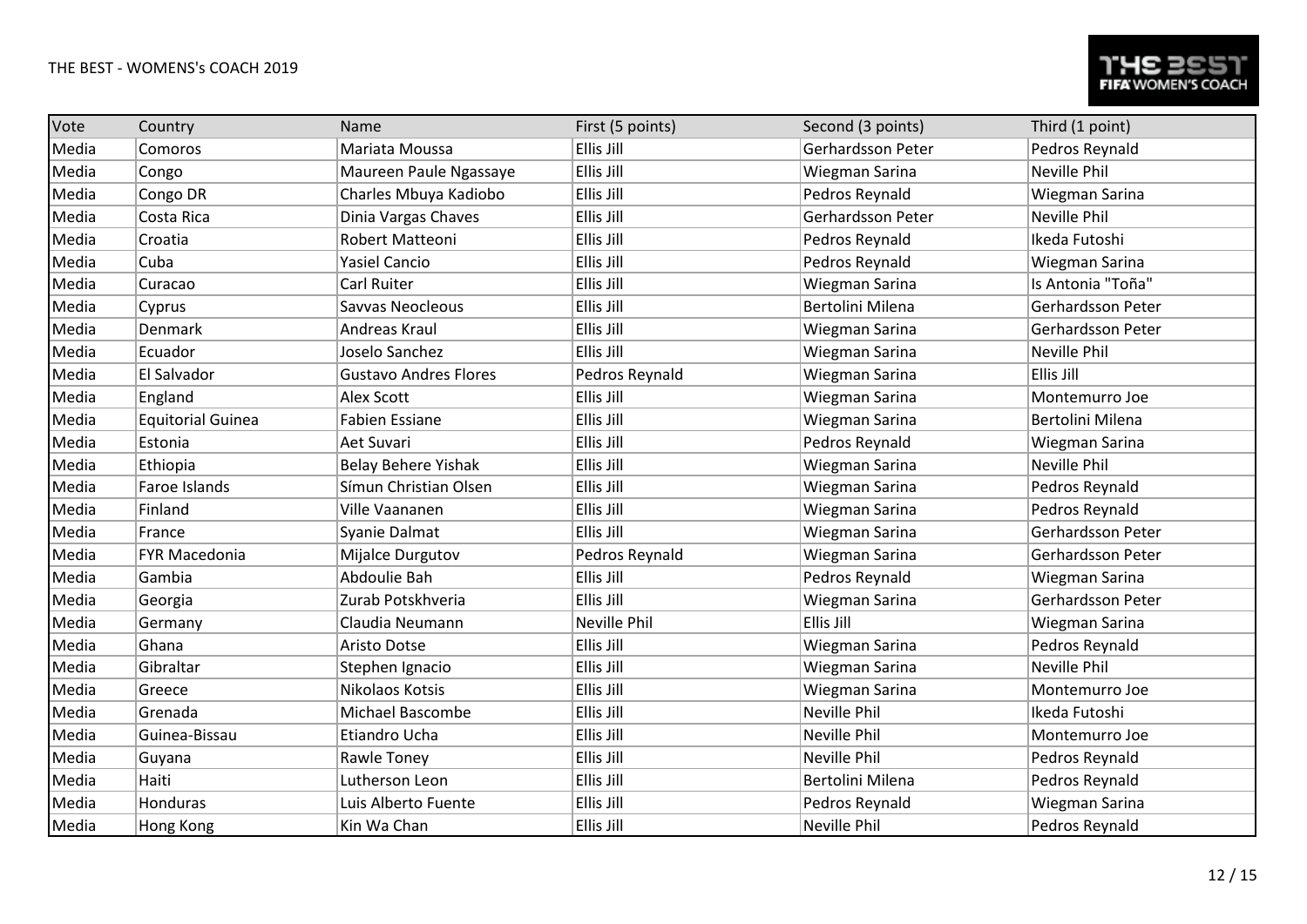| Vote  | Country            | Name                      | First (5 points)    | Second (3 points)   | Third (1 point)     |
|-------|--------------------|---------------------------|---------------------|---------------------|---------------------|
| Media | Hungary            | <b>Tibor Pietsch</b>      | <b>Neville Phil</b> | Ellis Jill          | Wiegman Sarina      |
| Media | Iceland            | Vidir Sigurdsson          | Ellis Jill          | Wiegman Sarina      | <b>Neville Phil</b> |
| Media | India              | Marcus Mergulhao          | Ellis Jill          | Wiegman Sarina      | Ikeda Futoshi       |
| Media | Iraq               | Arshed Sabah Al Saedi     | Ellis Jill          | Wiegman Sarina      | Gerhardsson Peter   |
| Media | Israel             | Oshrat Eni                | Ellis Jill          | Wiegman Sarina      | <b>Riley Paul</b>   |
| Media | Italy              | Martina Angelini          | Bertolini Milena    | Wiegman Sarina      | Ellis Jill          |
| Media | Japan              | Yoshinori Ebashi          | Ellis Jill          | Gerhardsson Peter   | <b>Neville Phil</b> |
| Media | Kazakhstan         | Geniy Tulegenov           | Ellis Jill          | Wiegman Sarina      | Gerhardsson Peter   |
| Media | Kenya              | Robin Toskin              | Ellis Jill          | Wiegman Sarina      | Pedros Reynald      |
| Media | Korea Republic     | You Mie Hur               | Ellis Jill          | Pedros Reynald      | Bertolini Milena    |
| Media | Kosovo             | Valon Konushevci          | Ellis Jill          | Wiegman Sarina      | Gerhardsson Peter   |
| Media | Kuwait             | Abdelaziz J Wabdan        | Ellis Jill          | Pedros Reynald      | Ikeda Futoshi       |
| Media | Latvia             | Ilvars Koscinkevic        | Ellis Jill          | Wiegman Sarina      | Gerhardsson Peter   |
| Media | Lebanon            | Mike Chalhoub             | Ellis Jill          | Pedros Reynald      | Is Antonia "Toña"   |
| Media | Liechtenstein      | <b>Ernst Hasler</b>       | Ellis Jill          | Gerhardsson Peter   | Wiegman Sarina      |
| Media | Lithuania          | <b>Augustis Mindaugas</b> | Ellis Jill          | Wiegman Sarina      | <b>Neville Phil</b> |
| Media | Lybia              | Haithem Miftah El Amari   | Ellis Jill          | Is Antonia "Toña"   | <b>Riley Paul</b>   |
| Media | Madagascar         | Lucas Rakotondrazaka      | Ellis Jill          | Wiegman Sarina      | Pedros Reynald      |
| Media | Malawi             | Peter Kanjere             | Ellis Jill          | Wiegman Sarina      | Neville Phil        |
| Media | <b>Maldives</b>    | Shimaz Ali                | Ellis Jill          | Pedros Reynald      | Wiegman Sarina      |
| Media | Maleysia           | Abdul Aziz Ahmad          | Ellis Jill          | Ikeda Futoshi       | Wiegman Sarina      |
| Media | Mali               | Clarisse Lobo Njiakam     | Pedros Reynald      | Ellis Jill          | Ikeda Futoshi       |
| Media | Malta              | Jesmond Moore             | Ellis Jill          | Wiegman Sarina      | Gerhardsson Peter   |
| Media | Mexico             | Valeria Marin             | Ellis Jill          | <b>Neville Phil</b> | Wiegman Sarina      |
| Media | Mongolia           | Tserensodnom Enkhtuvshin  | Ellis Jill          | Wiegman Sarina      | Pedros Reynald      |
| Media | Morocco            | Jalal Bouzrara            | Ellis Jill          | Wiegman Sarina      | Ikeda Futoshi       |
| Media | Namibia            | Hesron Kapanga            | Ellis Jill          | Wiegman Sarina      | <b>Neville Phil</b> |
| Media | Nepal              | <b>Ritesh Rijal</b>       | Ellis Jill          | Pedros Reynald      | Wiegman Sarina      |
| Media | Netherlands        | Annemarie Postma          | Montemurro Joe      | Ellis Jill          | Wiegman Sarina      |
| Media | <b>New Zealand</b> | Jeremy Ruane              | Wiegman Sarina      | Ellis Jill          | Pedros Reynald      |
| Media | Niger              | <b>Oumarou Moussa</b>     | Ellis Jill          | Gerhardsson Peter   | <b>Neville Phil</b> |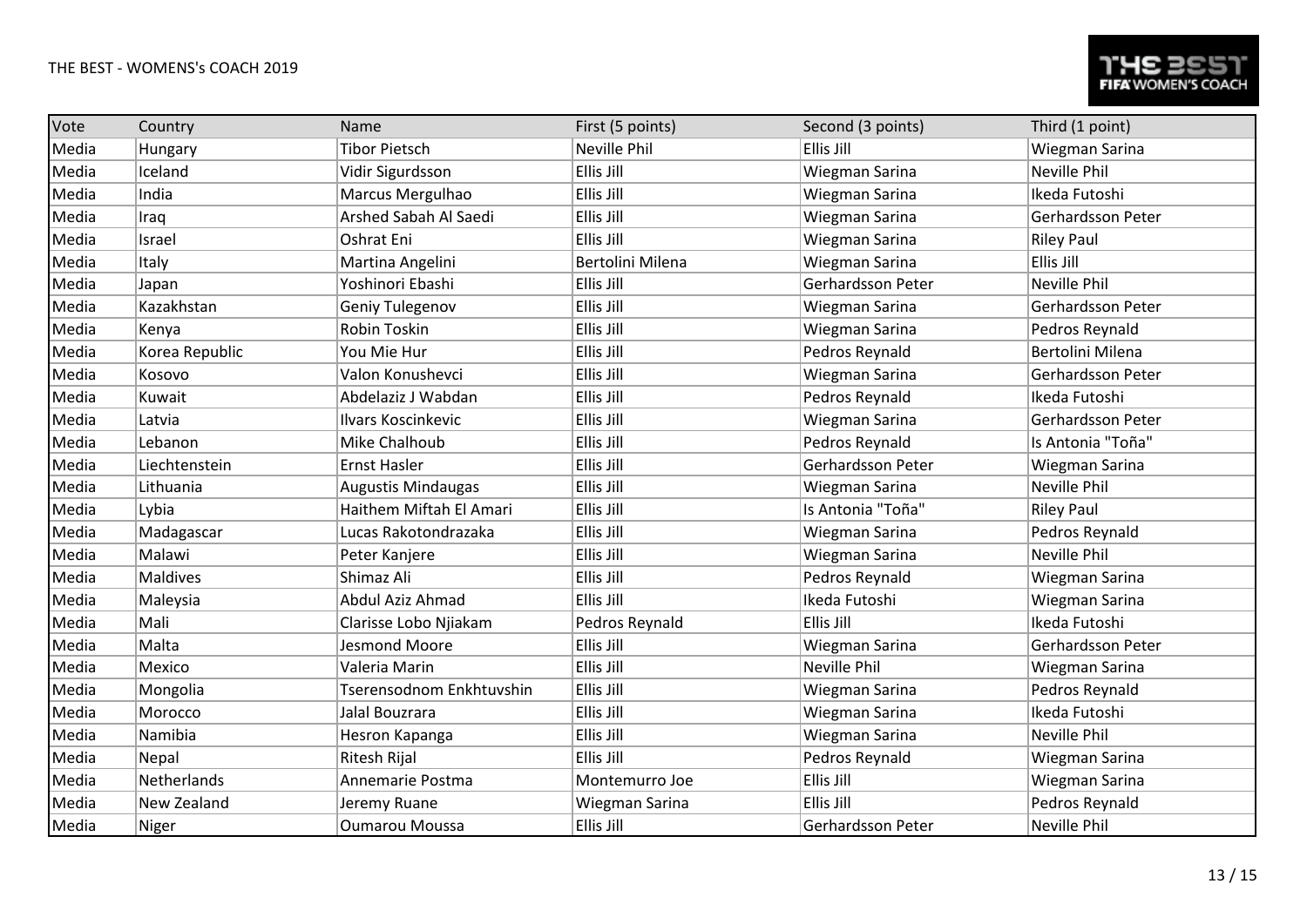| Vote  | Country             | Name                         | First (5 points)  | Second (3 points)   | Third (1 point)     |
|-------|---------------------|------------------------------|-------------------|---------------------|---------------------|
| Media | Nigeria             | Christian Okpara             | Ellis Jill        | <b>Neville Phil</b> | Wiegman Sarina      |
| Media | Northern Ireland    | Laure James                  | Ellis Jill        | Wiegman Sarina      | Is Antonia "Toña"   |
| Media | Norway              | Christina Paulos Syversen    | Ellis Jill        | Neville Phil        | Wiegman Sarina      |
| Media | Oman                | <b>Ashok Purohit</b>         | Ellis Jill        | Wiegman Sarina      | Pedros Reynald      |
| Media | Pakistan            | Alam Zeb                     | Ellis Jill        | Wiegman Sarina      | Pedros Reynald      |
| Media | Panama              | Campo Elia Estrada           | Ellis Jill        | Wiegman Sarina      | Pedros Reynald      |
| Media | Paraguay            | Amilcar Ruben Noguera Acosta | Ellis Jill        | Gerhardsson Peter   | Wiegman Sarina      |
| Media | Peru                | Giles Kike                   | Ellis Jill        | Wiegman Sarina      | Is Antonia "Toña"   |
| Media | Poland              | Hanna Urbaniak               | Ellis Jill        | Gerhardsson Peter   | Wiegman Sarina      |
| Media | Portugal            | Mariana Cabral               | Wiegman Sarina    | Bertolini Milena    | Ellis Jill          |
| Media | <b>Puerto Rico</b>  | Esteban Pagan                | Ellis Jill        | Pedros Reynald      | Wiegman Sarina      |
| Media | Qatar               | Joanna Gasiorowsk            | Ellis Jill        | Neville Phil        | Wiegman Sarina      |
| Media | Republic of Ireland | Mark Mccadden                | Ellis Jill        | Is Antonia "Toña"   | Pedros Reynald      |
| Media | Romania             | <b>Theodor Jumatate</b>      | Ellis Jill        | Wiegman Sarina      | Neville Phil        |
| Media | Russia              | Ekaterina Grishenkova        | Gerhardsson Peter | Wiegman Sarina      | Is Antonia "Toña"   |
| Media | Scotland            | Alan Campbell                | Wiegman Sarina    | Ellis Jill          | Gerhardsson Peter   |
| Media | Senegal             | Aya Elisabeth Goli           | Ellis Jill        | Wiegman Sarina      | Pedros Reynald      |
| Media | Sierra Leone        | Mohammed Fajah Barrie        | Ellis Jill        | Pedros Reynald      | Wiegman Sarina      |
| Media | Singapore           | David Lee Shijian            | Ellis Jill        | Pedros Reynald      | Ikeda Futoshi       |
| Media | Slovakia            | Lukas Kendra                 | Ellis Jill        | Wiegman Sarina      | Neville Phil        |
| Media | Solomon Islands     | Crofton Utukana              | Ellis Jill        | Montemurro Joe      | <b>Neville Phil</b> |
| Media | Somalia             | <b>Gamadiid Guurre</b>       | Ellis Jill        | Is Antonia "Toña"   | Gerhardsson Peter   |
| Media | Spain               | Amalia Fra Perez             | Ellis Jill        | Wiegman Sarina      | Is Antonia "Toña"   |
| Media | Sri Lanka           | Fernando Champika            | Wiegman Sarina    | Montemurro Joe      | Ellis Jill          |
| Media | Sudan               | Moutassim Abdalla Ahmed Ali  | Ellis Jill        | Gerhardsson Peter   | Wiegman Sarina      |
| Media | Sweden              | Lisa Edwinsson               | Ellis Jill        | Pedros Reynald      | Wiegman Sarina      |
| Media | Switzerland         | Seraina Degen                | Ellis Jill        | Wiegman Sarina      | Is Antonia "Toña"   |
| Media | Syria               | Louay                        | Ellis Jill        | Wiegman Sarina      | <b>Riley Paul</b>   |
|       |                     | Bygdén Shameh                |                   |                     |                     |
| Media | Tahiti              | Olivier Huc                  | Ellis Jill        | Wiegman Sarina      | Pedros Reynald      |
| Media | Tanzania            | Doris Malyaga                | Ellis Jill        | <b>Neville Phil</b> | Wiegman Sarina      |